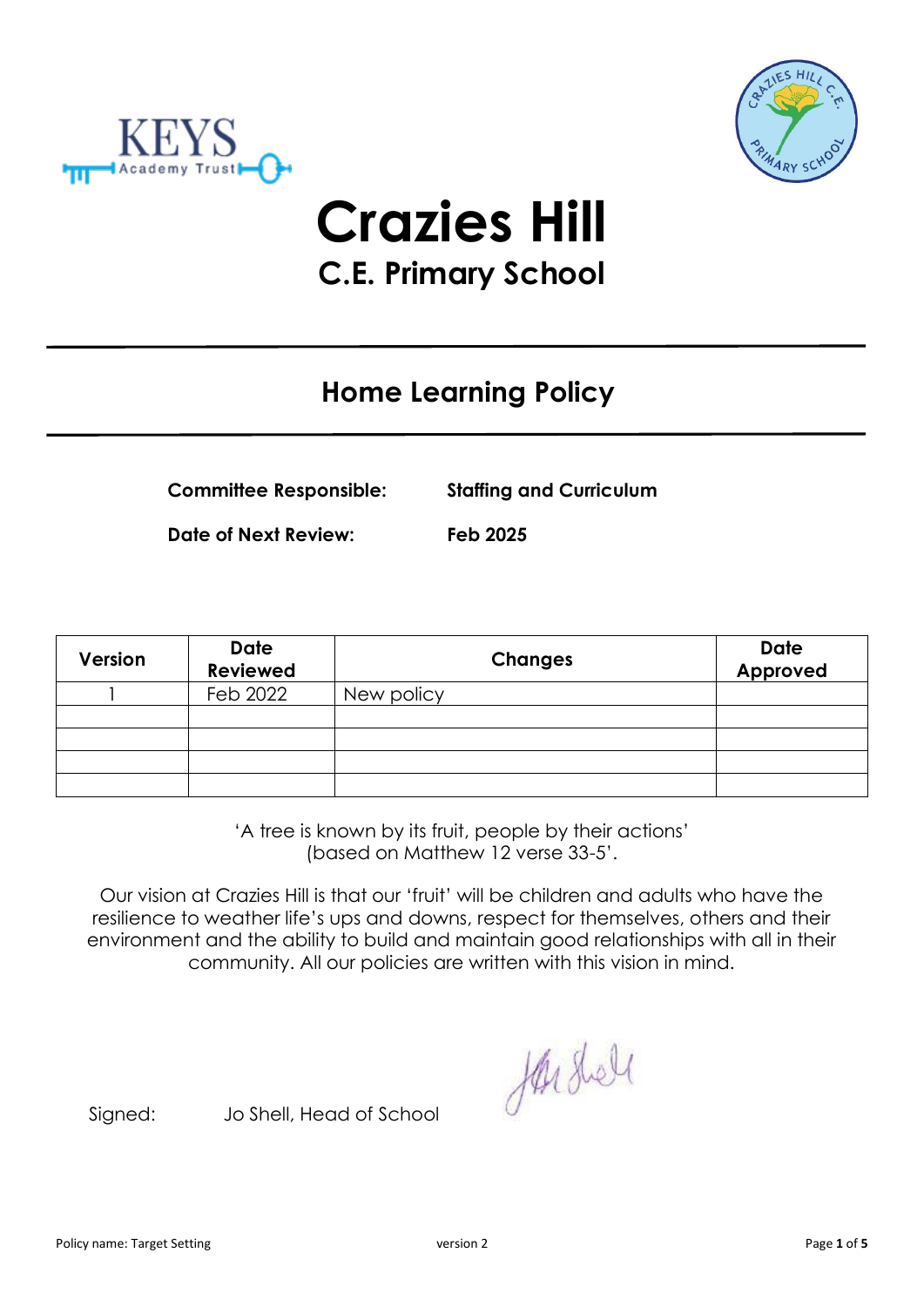Signed: Lesley Turville, Chair of Governors



#### **Contents**

| 2.0        |  |
|------------|--|
| 3.0        |  |
| 4.0        |  |
| 5.0        |  |
|            |  |
| 5.2        |  |
|            |  |
| 6.0        |  |
| <u>7.0</u> |  |
| 8.0        |  |

#### 1.0 Aims

- o To provide the opportunity for parents and pupils to share in the learning experience.
- o To give pupils the opportunities to take increasing responsibility for their own learning, manage their time and develop the practice of independent study.
- o To provide the opportunity to extend and develop work in all curriculum areas undertaken in school.
- o To encourage the use of a range of resources outside school such as the internet, libraries and museums.
- o To provide the opportunity for pre-learning of topics, research, application, practice, reinforcement and consolidation of work carried out in school.

# 2.0 Organisation

Home Learning activities are shared with children on a weekly basis. Children take home activities in their book bags and activities are posted on MS Teams. The activities reflect the learning experiences that the pupils will be / are encountering across a range of areas of the curriculum.

The pupils may be asked to complete their tasks in a variety of ways; this should maximise their engagement with the tasks and develop a broad range of skills, allowing the individual children to be creative and challenged.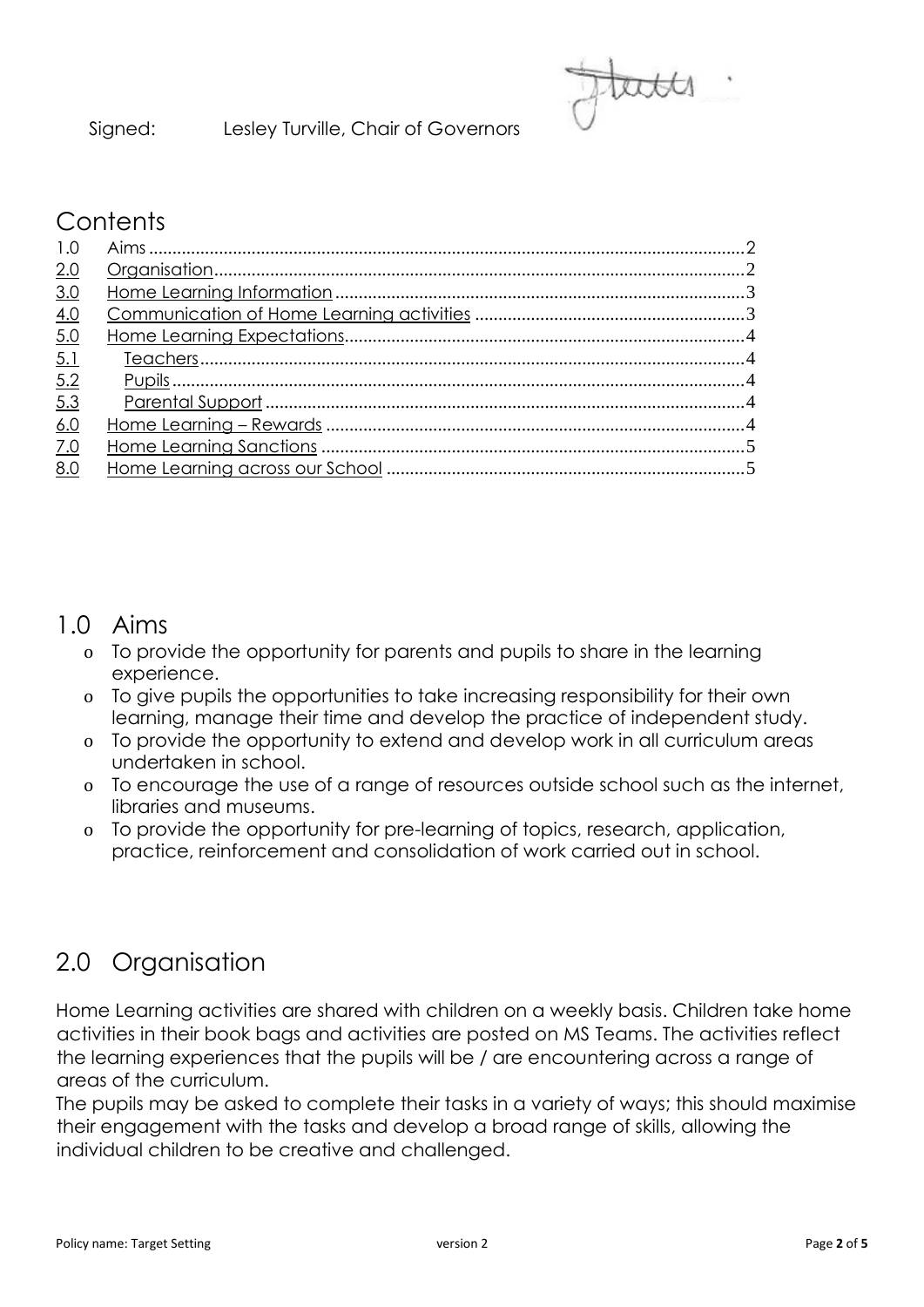# 3.0 Home Learning Information

- o The Home Learning Policy is available on the school website.
- o Information is shared with parents at the initial Meet the Teacher sessions each September.

# 4.0 Communication of Home Learning activities

- o **Key Stage 1 -** Home Learning is communicated to children through instruction sheets, Reading Record Diaries and weekly phonics/spelling sheets.
- o **Key Stage 2 -** Home Learning is communicated to children through a instruction sheets, Reading Record / Homework Diaries, MS Teams and weekly spelling sheets.

Reading Record / Homework Diaries / communication on MS Teams is used to support the communication of activities, deadlines or resources required.

# 5.0 Home Learning Expectations

#### 5.1 Teachers

The teachers should ensure that the following measures are carried out:

- o All the Home Learning instructions are clear and adequate.
- o All Home Learning is purposeful.
- o Home Learning handed in is acknowledged and praised and if appropriate other feedback decided by the class teacher
- o Feedback is given to pupils through the sharing of work with peers, presentation of Home Learning to the class (if appropriate) and feedback from the class teacher.
- 5.2 Pupils
	- o The pupils will be expected to produce Home Learning of a high standard, in line with the standard of work that is expected in school.
	- o They are expected to take responsibility for handing in their Home Learning on time and on the days set by their teachers.
- 5.3 Parental Support
	- o Home Learning gives parents the opportunity to see what their child is learning across the curriculum.
	- o It is beneficial for pupils to follow a Home Learning routine through establishing a set time and place to complete activities or task.
	- o They should support their child with Home Learning activities, including helping children develop time management and independent working skills. Reading records should be recorded in and checked regularly by parents.
	- o Where internet access is not available at home, arrangements will be made to support children with alternate provision.
	- o Parents should encourage and praise their child when they have completed their Home Learning.
	- o Parents are not expected to spend money on expensive resources to support their children's Home Learning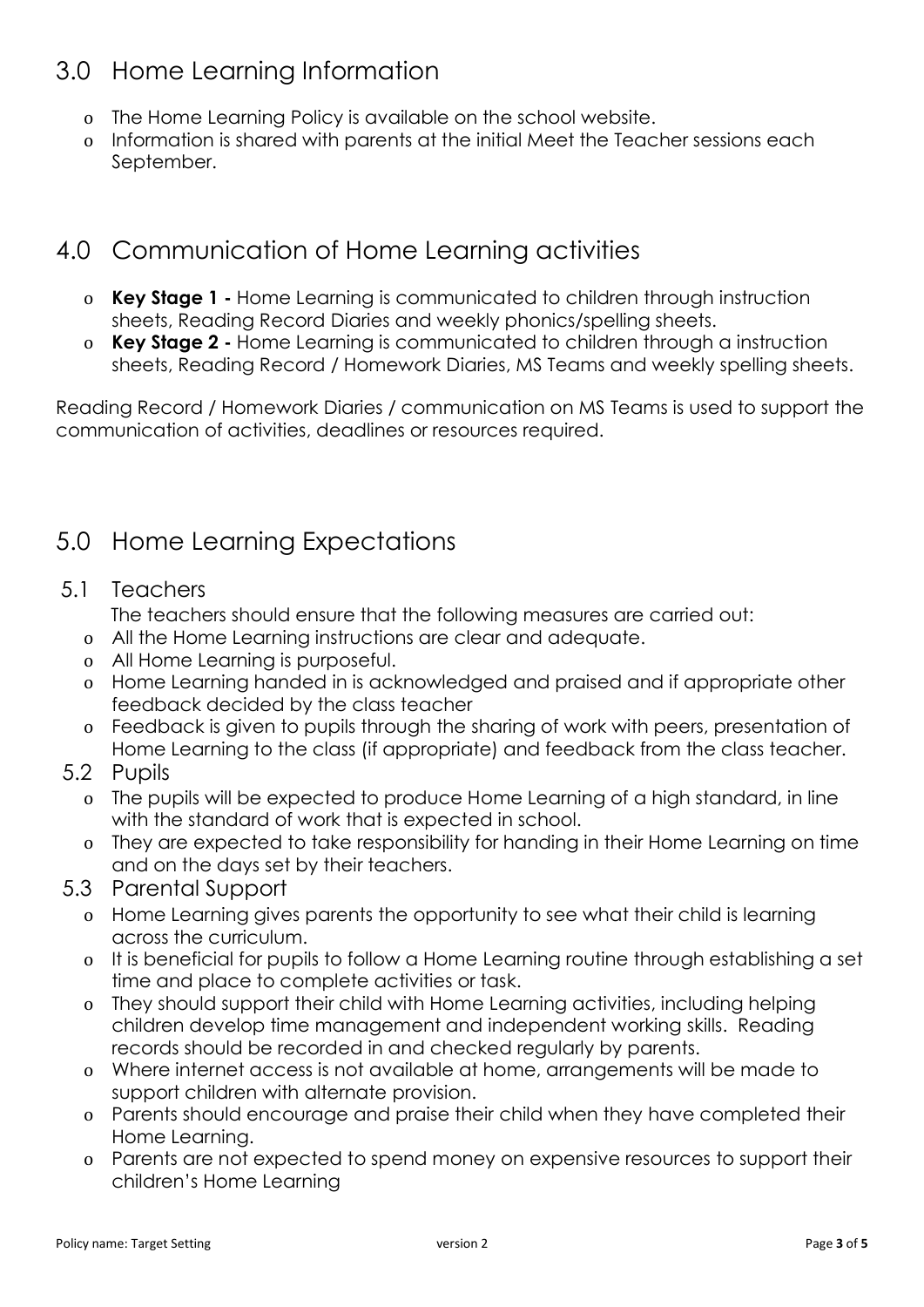### 6.0 Home Learning – Rewards

Team Points and Gem Power Certificates will be awarded to children following the completion of Home Learning tasks. Teachers will consider the below factors when deciding upon the nature of the reward:

- o Amount of effort evident
- o Presentation
- o Level of detail
- o Originality
- o Level of personal challenge
- o Consistency of efforts
- o Other factors

#### 7.0 Home Learning Sanctions

Pupils who have not completed Home Learning activities may be required to complete tasks during part of a break or lunchtime. This includes when children do not read at least five times weekly.

#### 8.0 Home Learning across our School

| <b>Foundation</b><br><b>Stage Home</b><br>Learning | There are a variety of the activities that may be sent home for completion:<br>$\bullet$ Maths activity cards<br>* Phonics flashcards in learning pack<br>❖ Weekly books to read (changed twice weekly)<br>* Additional bespoke provision may be provided to children to develop their<br>learning                                                                           |
|----------------------------------------------------|------------------------------------------------------------------------------------------------------------------------------------------------------------------------------------------------------------------------------------------------------------------------------------------------------------------------------------------------------------------------------|
| <b>Key Stage 1</b><br><b>Home Learning</b>         | ❖ Phonics sounds / Weekly spellings provided<br>❖ Maths activities<br>❖ Reading books (each child is expected to be heard read at<br>least 5x weekly with discussions linked to reading focus provided<br>from school)<br>*Occasionally additional tasks may be sent home to support gaps in<br>knowledge such as formation sheets, common exception and spellings<br>words. |